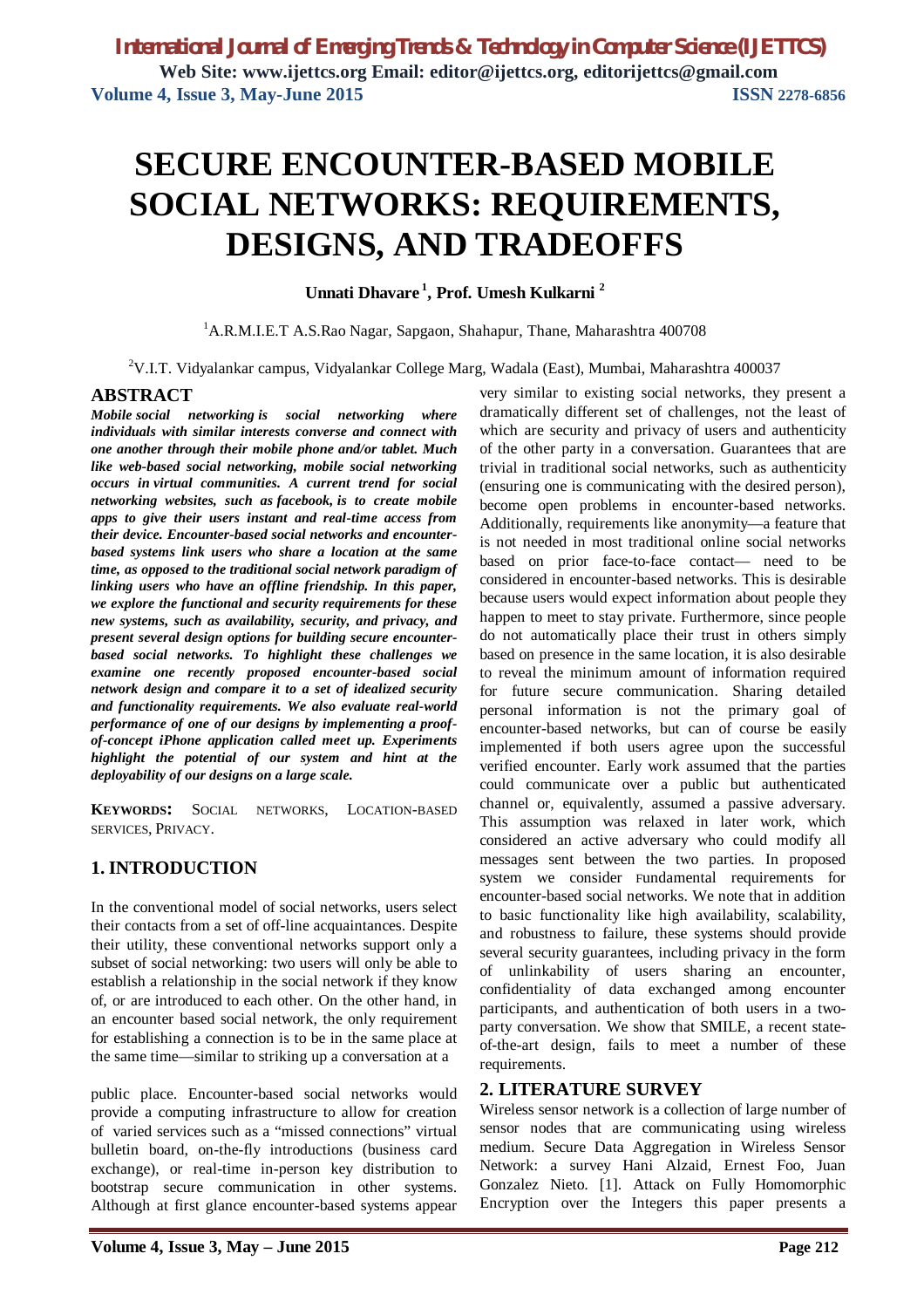# *International Journal of Emerging Trends & Technology in Computer Science (IJETTCS)* **Web Site: www.ijettcs.org Email: editor@ijettcs.org, editorijettcs@gmail.com Volume 4, Issue 3, May-June 2015 ISSN** 2278-6856

heuristic attack on the fully homomorphic encryption over the integers by using lattice reduction algorithm. [2]. A Fully Homomorphic Encryption Scheme. Such a scheme allows one to compute arbitrary functions over encrypted data without the decryption key { i.e., given encryptions  $E(m1);$  : : : ; $E(mt)$  of m1; : : : ;mt, one can e±ciently compute a compact ciphertext that encrypts f(m1; : : : ;mt) for any e±- ciently computable function f. This problem was posed by Rivest et al. in 1978 [3]. Computing Arbitrary Functions of Encrypted Data. [4].

## **3. SYSTEM ARCHITECTURE**





**Fig.1**. Two specific designs. Fig. (a) Illustrates the first design using Tor hidden services as encounter storage place. Fig. (b) Illustrates the second design where users Store encounters information on a public replica and gain anonymity to their access using a normal Tor operation.

## **4. REQUIREMENTS AND ANALYSIS**

We have used some of the specific desired security features of encounter based social networks design. We look at some requirements for secure encounter based networks. We proposed the design of SMILE. The design involves basic principles used in security and functional requirements are authentication, availability, scalability, confidentiality. Our involvement in this work is as follows, By first outlining security and functional requirements that are ideally desired for encounter-based social network in security and privacy. We examine SMILE, design of secure encounter-based social network, and meet these requirements, showing that it is vulnerable to many attacks. We proposed a new design for secure encounter based social networks. We show the practicability of our designs by implementing a proof-ofconcept system including an android application called Meet Up.

# **5. OVERVIEW OF SMILE**

The main work in the literature that is similar to our work in goals and purpose is SMILE. SMILE extends ideas from [26] to establish trust between individuals who shared an encounter. It attempts to allow users equipped with mobile devices to build such trust relationships while preserving their privacy against potential attackers (e.g., the rendezvous server and other users in the encounter settings). In SMILE, users who want to communicate with each other must prove that an encounter occurred between them. To do this, the first device in the encounter generates and broadcasts the "encounter key" to other devices within its communication range. The same device then posts a cryptographically-secure hash of the encounter key, along with a message encrypted using the encounter key to a centralized server. Due to the preimage resistance properties of the hash function, the centralized server cannot recover the encounter key without help, and thus cannot read the message. Other users of SMILE with the same encounter key may claim the encounter by looking up the hash of the key, which is used for indexing the encrypted message at the centralized server. Only users with the correct key will be able to decrypt the message left by the first encounter party at the server, and every user with the correct key can derive the retrieval hash value. The benefits of the basic design of SMILE as it is described here is that it reduces the misuse in the encounter system: only people who have been at the encounter place are those who know the encounter credentials and are able to claim the encounter.

## **6. IMPLEMENTATION**

We implemented the system on the Android platform and tested it on multiple devices under ideal conditions, as well as conditions that users are likely to encounter in urban settings. Google has collected an enormous catalog of words derived from the regular entries in the Google search engines. The record contains more than 230 billion words. If we utilize this type of speech identifier, it is likely that our voice is stored on Google servers. This circumstance stipulates constant increase of information used for training, improving accuracy of the technique. The working of speech recognition systems is usually estimated in terms of accuracy and speed. Speech is deformed by contextual sound and reverberation. Both aural modelling and speech modelling are essential parts of current mathematical based speech recognition procedures. Hidden Markov models (HMMs) are extensively used in many systems.

### **7. MODULES**

- 1. Trusted Certification Module
- 2. Strong Authentication for Immediate Pairing Module
- 3. Delayed assignation Module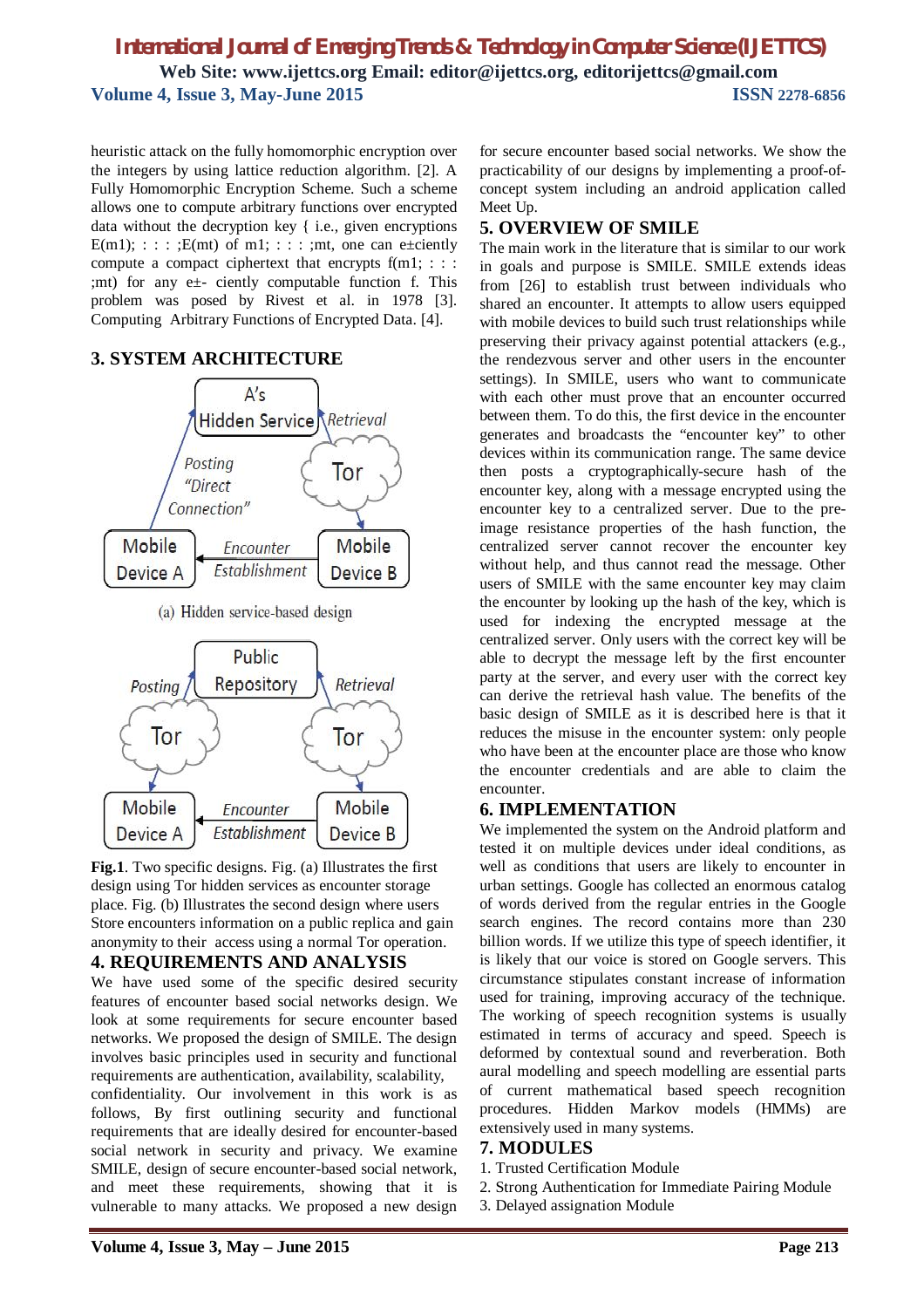# *International Journal of Emerging Trends & Technology in Computer Science (IJETTCS)* **Web Site: www.ijettcs.org Email: editor@ijettcs.org, editorijettcs@gmail.com Volume 4, Issue 3, May-June 2015 ISSN 2278-6856**

# 4. Decentralization and Anonymity Module **7.1MODULES DESCRIPTION**

#### **Trusted Certification Module**

In our design, we use the X.509 standard for certification without any modification to the structure of the certificate, but we limit the attributes available in the certificate used for encounters (discussed below) in order to preserve the privacy of our users. Indeed, the X.509 standard allows optional attributes for biometric information such as photos, which enables us to embed visual information into the certificate. The trusted authority mentioned previously is responsible for ensuring that the details provided by user for certification is an actual representative picture, and allows others to visually identify the user. So, even when issuing a certificate that combines multiple pieces of private information, such as the certificate owner name and address, the authority will issue a separate, limited certificate with reduced amounts of private information which fits our social encounters design (only user's public key). The ultimate signature by the trusted authority will sign all embedded attributes in the certificate.

#### **Strong Authentication for Immediate Pairing:**

In this module, we develop the module as, if a user is willing to manually select the picture of other users of interest while still at the encounter site, she can compose an encounter key, encrypt it to the selected user's public key, and broadcast the resulting message. Each user in the vicinity will detect the transmission and attempt to decrypt it. However, only the target user will be able to decrypt the message correctly, and thus recover the encounter key. This key will be used later to exchange private messages at the rendezvous point. This method prevents the rendezvous server and colluding adversaries from determining which two users are communicating. We can go a step further and use time d release encryption to hide the contents of the message even from its intended recipient until the encounter is over, ensuring that users do not inadvertently give themselves away by using their devices at the same time.

#### **Delayed Assignation:**

Devices will consistently broadcast their certificates, but will not require others users to immediately review the information. At a later time, the device user can look at the list of collected identities (and public keys) and select those with whom he wishes to communicate. As before, we will use non-malleable encryption to compose a message to the other user, but now the message must be stored "in the cloud" in such a way that it is linkable to the public key of the user for whom it is intended, and some encounter nonce passed at the time of the encounter.

### **Decentralization and Anonymity Module:**

In this module, we use the generic design combined with Tor hidden services to provide communication anonymity. While Tor provides users with anonymity, Tor hidden services enable servers to conceal their identities as well. Each user runs his own Tor hidden service and uses it for two purposes: first, to hide his identity and gain anonymity as to his location and second, to serve follow-up requests relating to previously encounters. The other party must use the Tor client to access the hidden service, also gaining anonymity and hiding her location from the server. This design can easily scale to a large number of simultaneous users and is resilient to failure; since an attack on the entire social network built using this distributed design would require attacking many individual nodes simultaneously (i.e. the failure of one hidden service would not affect other hidden services)

#### **Centralized Design with Anonymity Guarantees:**

In this module, we assume a public repository to which users involved in the encounter can post encounter information. Suppose that Alice shares a public space with Bob, and therefore learns his public key from his certificate. At an arbitrary time after Alice and Bob share a location, Alice can go through all her collected identities, notice Bob's picture, and decide to strike up a conversation. She composes a message to Bob, encrypts it under Bob's public key, and posts the encrypted message on the centralized repository under Bob's public key. To gain anonymity as to her identity and location, Alice uses a Tor client, concealing her IP address from the central server. This is more efficient than the hidden services used in the previous protocol, which require one of the encounter parties to be online all the time to serve other parties involved in the encounter. In this design, on the other hand, Bob can get the messages left for him at the central repository at any time. He similarly accesses the repository through Tor to conceal his identity, and downloads all messages addressed to him. To identify such messages, we suggest using nonces as part of the indexing scheme. These random one-time values generated and exchanged at runtime of the encounter protocol, along with the public key of the encounter party that initiates the encounter, are hashed and used for indexing.

## **8. CONCLUSION**

In this work we show that existing designs for secure encounter based social networks fail to fulfil reasonable security guarantees. We outline several requirements that ideal encounter-based social networks need to satisfy, and introduce a generic framework for constructing encounter-based social networks. We then use our framework to showcase several designs, and demonstrate that our designs fulfil more requirements than SMILE, the design the motivates our work. We show the feasibility of our work through a demonstration of Meet Up, an iPhone application that uses our design. In the future, we will investigate further extensions to the current framework, alternative designs options, and additional pluggable components. We will also investigate developing Meet Up on other mobile platforms as well as a larger-scale deployment using multiple wireless communication protocols.